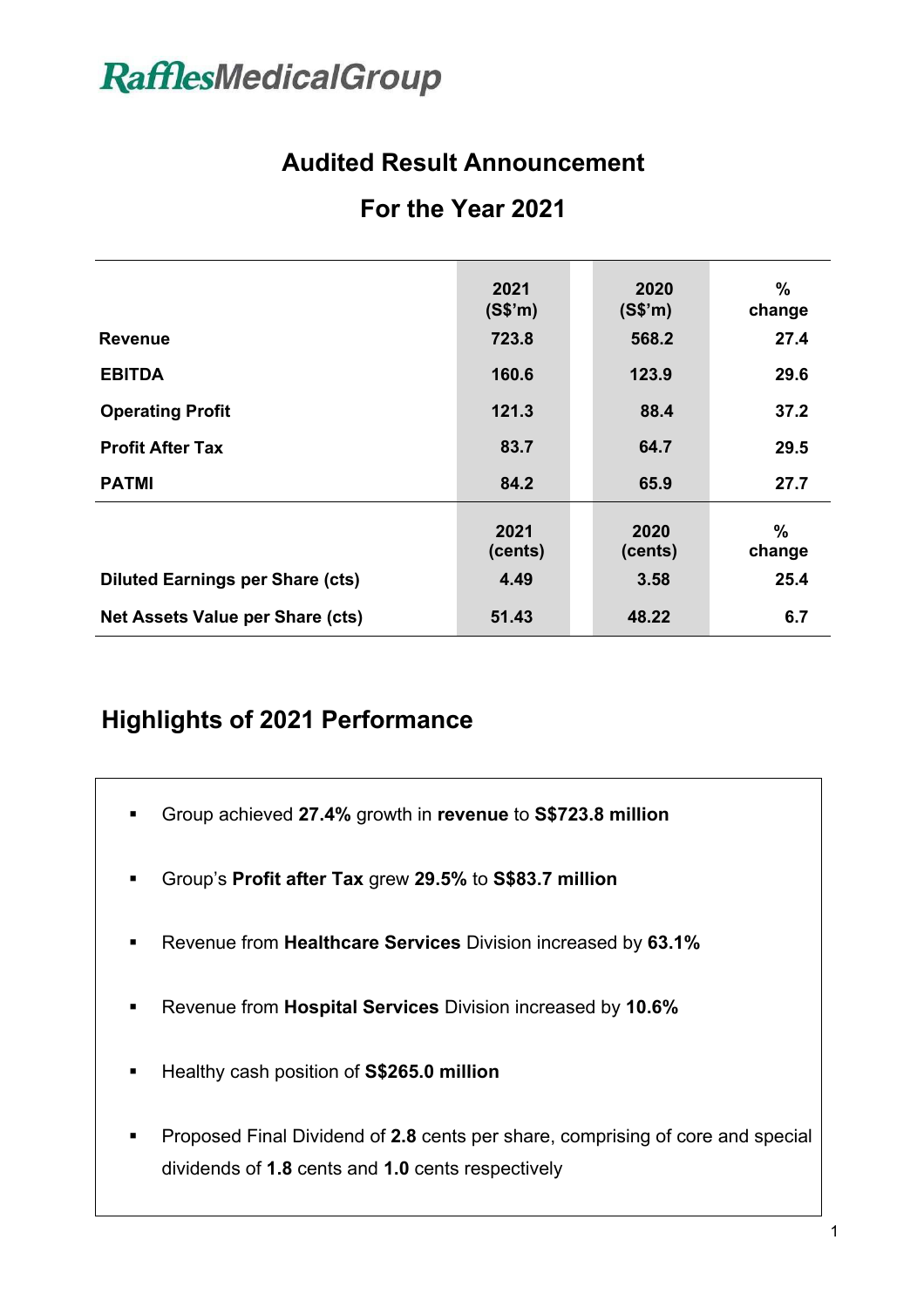

### **MEDIA RELEASE**

## *RafflesMedicalGroup*

## **Reports Record Revenue of S\$723.8 Million and Profit After Tax of S\$83.7 Million Recommends Final Dividend of 2.8 cents per share**

Singapore, 21 February 2022 – *RafflesMedicalGroup* (the Group) posted full year revenue growth of **27.4%** to **S\$723.8 million** in FY2021, from **S\$568.2 million** in FY2020.

The Group remains flexible, adaptable and responsive to the changing needs of the healthcare landscape as the COVID-19 pandemic continues to evolve and new strains emerge. During FY2021, in addition to our normal healthcare services activities, our resources had also been deployed to supporting the various COVID-19 initiatives of the Singapore government. Against this backdrop, revenue from the healthcare and hospital services divisions grew by **63.1%** and **10.6%** respectively.

The Group's Earnings before Interest, Taxes, Depreciation and Amortisation (**EBITDA**) grew **29.6%** to **S\$160.6 million** in FY2021 from **S\$123.9 million** in FY2020. Profit After Tax and Minority Interests (**PATMI**) grew **27.7%** to **S\$84.2 million** in FY2021 from **S\$65.9** million in FY2020.

The Group's balance sheet remains strong. As at 31 December 2021, the Group remained in a net cash position with **S\$265.0** million in cash.

#### **Dividends**

During its FY2020 results' announcement in February last year, the Board stated its intention to consolidate its interim and final dividends with effect from FY2021 into an annual core dividend of up to half its average sustainable PATMI. For the transition year FY2021, the Group had guided earlier that it expected to pay a total final dividend of not less than 2.5 cents per share.

In view of the Group's strong performance, the Directors are pleased to recommend a final dividend of **2.8** cents per share, comprising of a core dividend of **1.8** cents per share and a special dividend of **1.0** cent per share in respect of FY2021.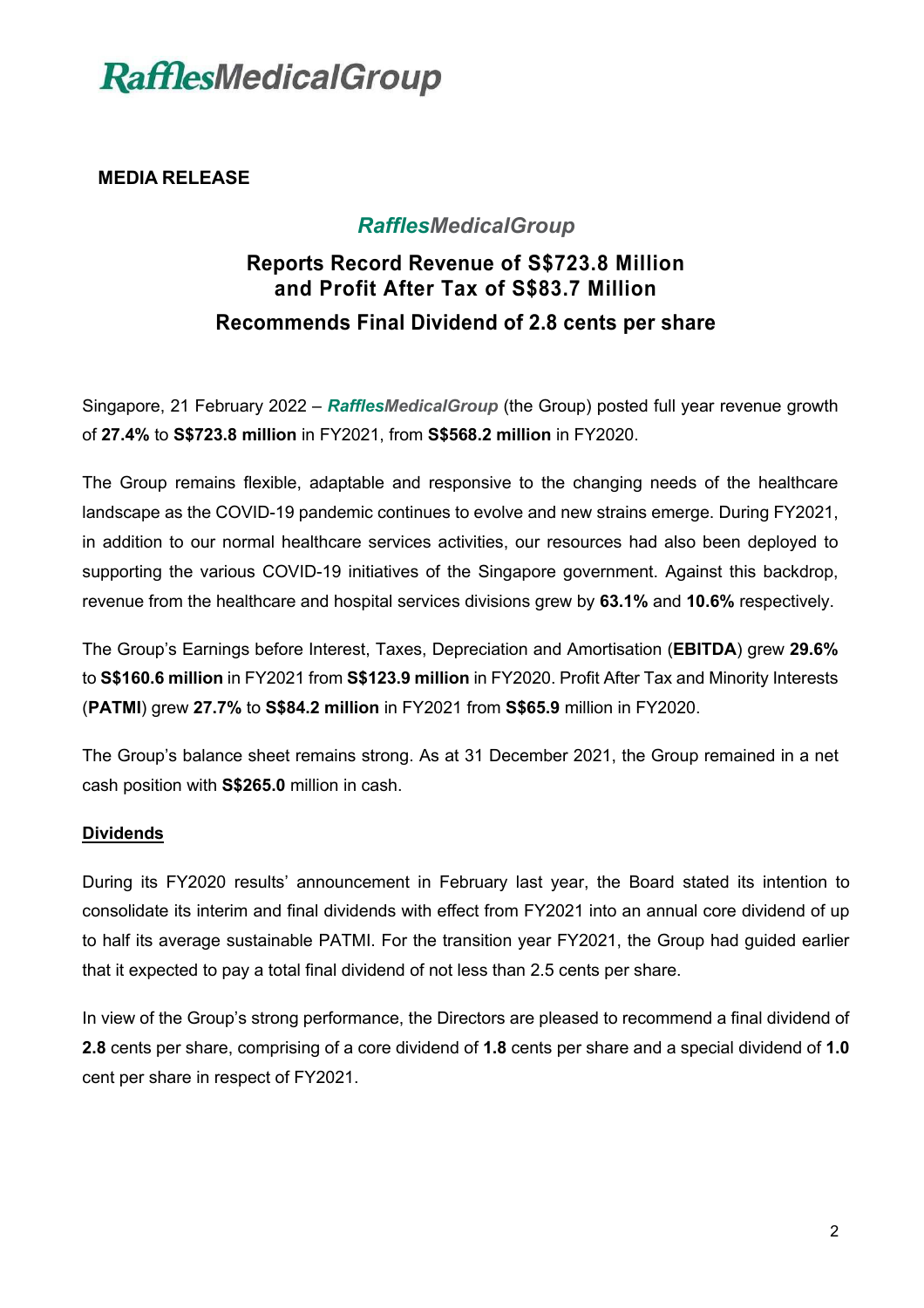## **Business Updates**

### *Continued support for the government's COVID-19 initiatives*

- At the beginning of FY2021, the Group deployed its resources to operate vaccination centres in support of the Singapore government's drive to expeditiously achieve a high rate of vaccination of its population. The focus has since pivoted towards providing booster shots and paediatric vaccinations.
- During the height of the Delta-strain wave, the Group participated in extensive community testing by conducting Polymerase Chain Reaction (PCR) swabs tests at its PCR test centres.
- The Group continued to look after COVID-19 patients at the community treatment facilities it operates.
- Adapting to the ever-changing nature of the pandemic, the Group has expanded its services beyond operating vaccination centres and community treatment facilities as well as air-border screening and the pre-departure testing of travellers. Its Emergency Care Collaboration programme with the Ministry of Health continues to place it in a special position to step-up and take in additional patients needing emergency care to support public hospitals when the need arises.
- As some borders have started to open, the Group is cautiously optimistic that foreign patients will be able to resume seeking treatment in Singapore.

## *Gaining a foothold in China*

- China continues to experience sporadic COVID-19 clusters which were controlled through lockdowns and extensive community testing. The Group's hospitals and clinics in China continues to participate in the government's COVID-19 vaccination and community testing efforts.
- *RafflesHospitalShanghai* received its licence to operate in July 2021. The Group now has a total of three hospitals in operation in China and they have been receiving more local and international patients.
- Amidst an improving operating environment, the Group is cautiously optimistic that its hospitals in China will continue to see improved patient loads.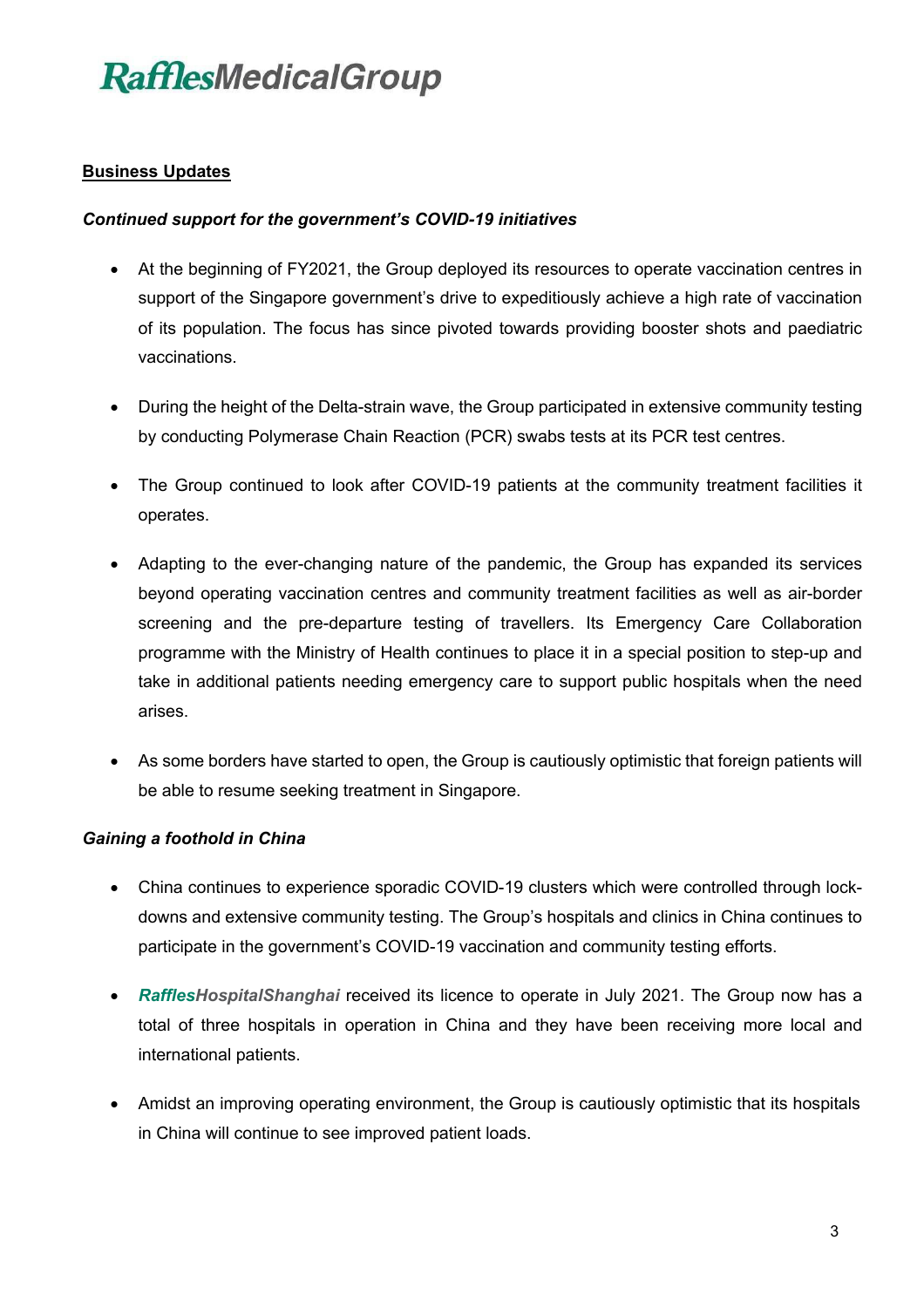# **RafflesMedicalGroup**

The COVID-19 pandemic continues to be an evolving situation around the world. While emerging variants remain a threat, the Group is cautiously optimistic that borders will re-open and international travel will resume in the near future.

Based on current conditions, and barring unforeseen circumstances, the Directors expect the Group to remain profitable in FY2022.

Dr Loo Choon Yong, Executive Chairman, *RafflesMedicalGroup*, said: "*RafflesMedicalGroup* has been steadfast in our support of the government's various healthcare initiatives during the pandemic, and we will continue to do our part as an integral member of the healthcare community. As a leading operator of mass vaccination centres, we are proud that we contributed to the prevention of 8,000 COVID-19 deaths and 112,000 hospitalisations<sup>i</sup>.

Our strong results have shown that the Group is resilient. We must continue to be nimble and be ready to pivot our services as the situation evolves and as the world prepares to move into an endemic stage. At the same time, we are building for the future, investing in our facilities, technology and people, so that we continue to be the trusted partner for health to our patients and corporate clients. With *RafflesHospitalShanghai* operational, we now have hospitals in three major cities in China. With this addition to our network of medical facilities and services in the region, we can serve even more local and international patients with our Raffles brand of quality healthcare services."

For media queries, please contact:

**Joanna Lee** Manager, Corporate Communications Raffles Medical Group Email: lee\_joanna@rafflesmedical.com